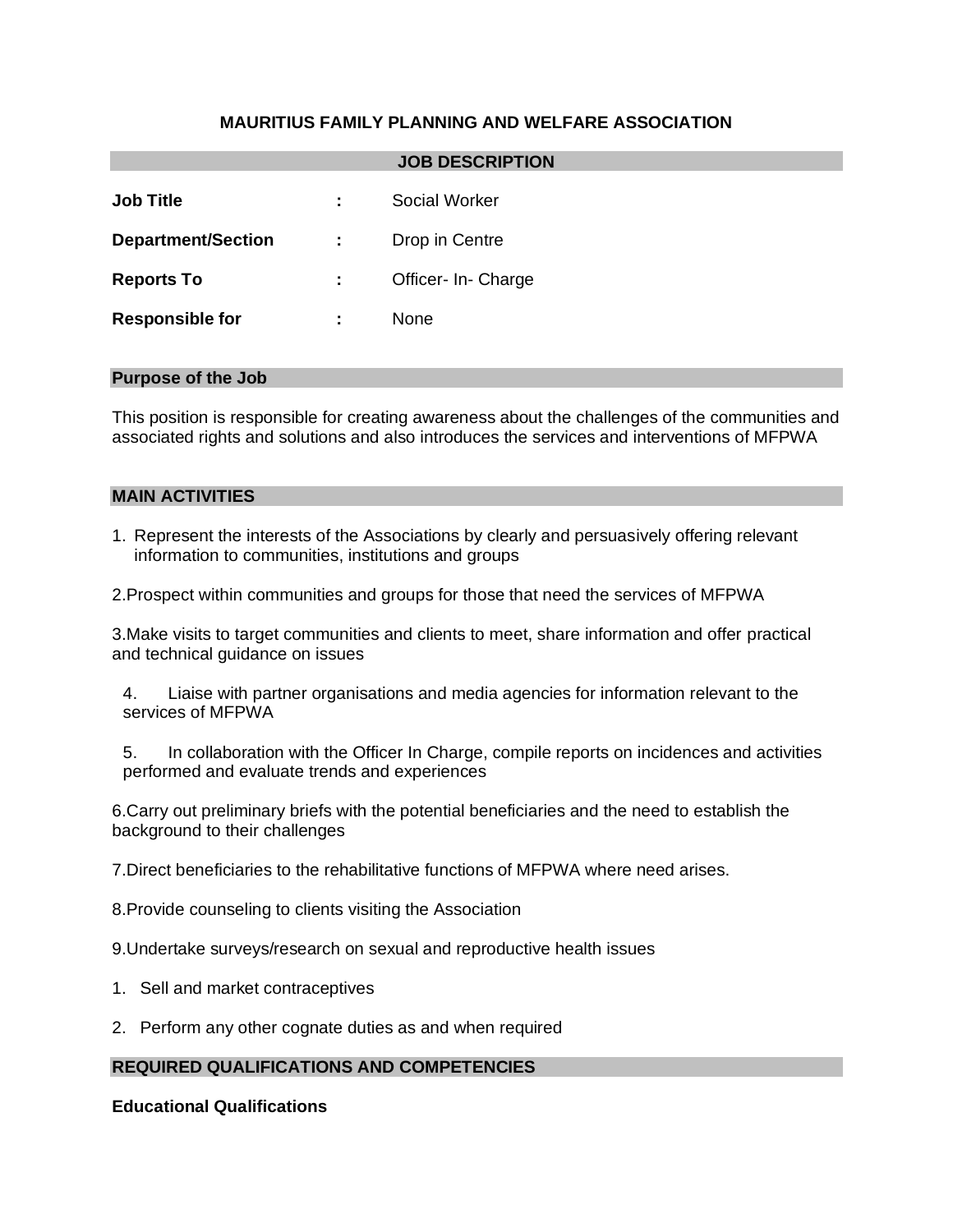- Higher School Certificate
- Certificate in Community Work would be an added advantage
- Diploma or Degree in Social Work would be an advantage

## **Experience and Competencies**

- At least one year experience as a Community Social Worker
- Good personal networking abilities and knowledge of the community
- Very good personal and group communication counseling and interpersonal skills
- Good analytical and report writing skills
- Demonstrable understanding of the common societal issues such as those related to sexuality and drugs
- Social research skills
- Hospitable, humble and pleasant personality

Salary: Rs 18,650- Rs 44,800

# **LEVEL OF AUTHORITY**

- Certain situations may require the position holder to uphold very high principles against prevalent societal influences
- The position may propose services or solutions for prospects or communities

## **RESOURCE RESPONSIBILITY**

## **Financial**

• Sales of contraceptives

#### **Other**

• None

## **KEY CONTACTS**

#### **Internal**

- Psychologist
- Liaison Officer
- Programme Officer
- Nurse
- Day Care Care-Giver
- Accounts and Supplies Officer
- Administrative Officer/Secretary
- Auxiliary Worker